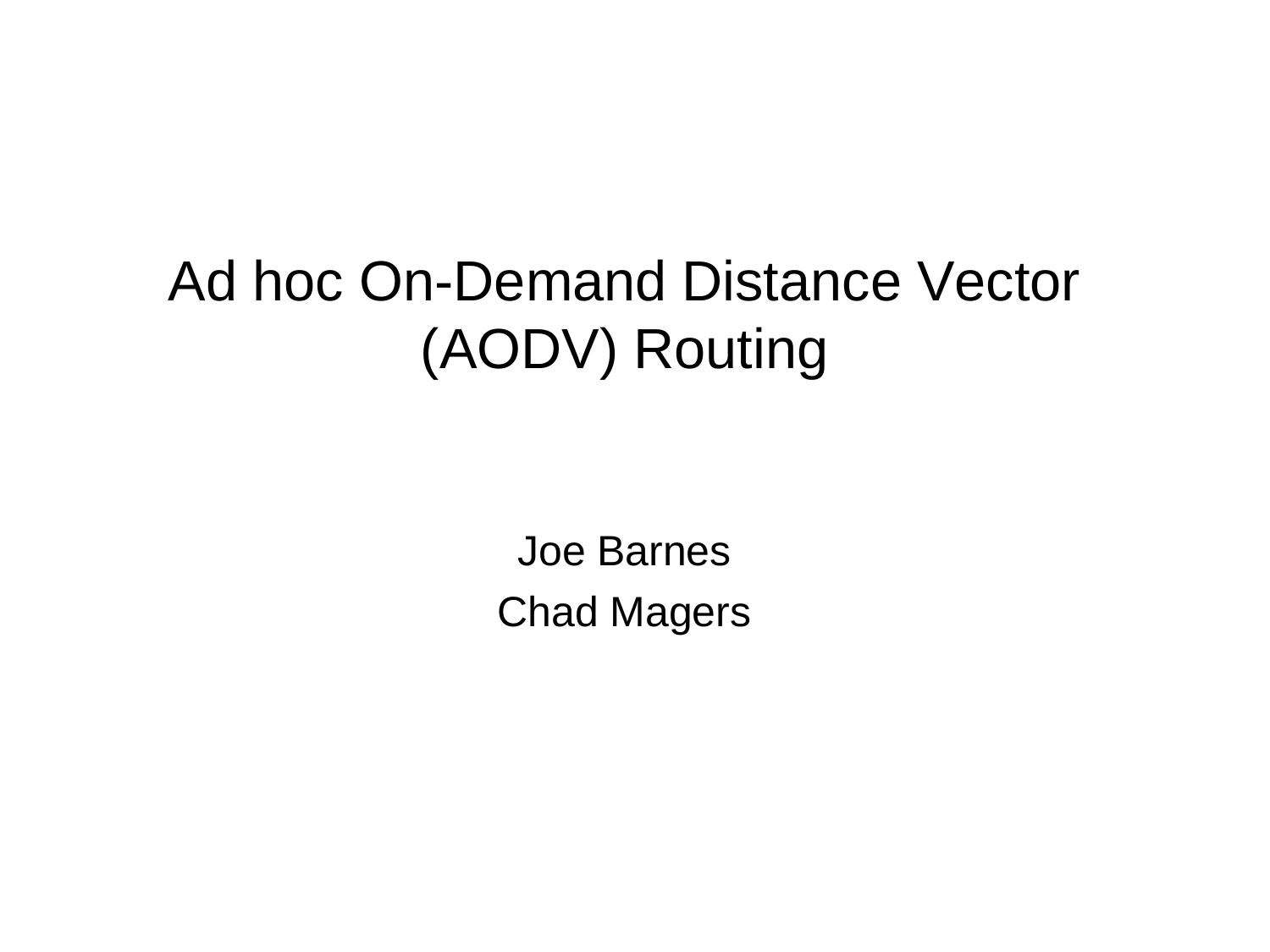#### Introduction

- AODV enables "dynamic, self-starting, multi-hop routing between mobile nodes wishing to establish and maintain an ad hoc network<sup>"[1]</sup>.
- AODV allows for the construction of routes to specific destinations and does not require that nodes keep these routes when they are not in active communication.
- AODV avoids the "counting to infinity" problem by using destination sequence numbers. This makes AODV loopfree.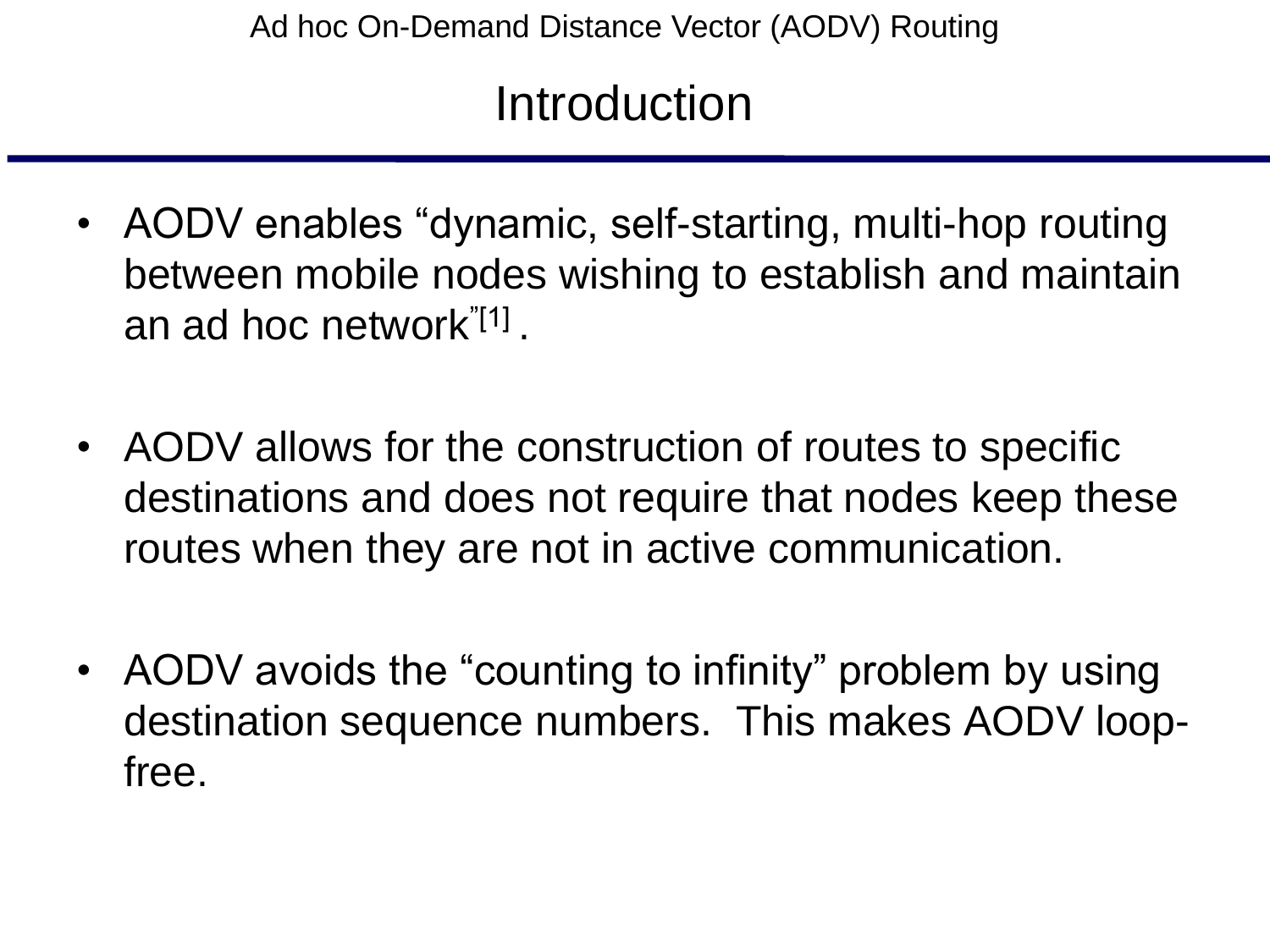- AODV defines 3 message types:
	- Route Requests (RREQs)
	- Route Replies (RREPs)
	- Route Errors (RERRs)
- RREQ messages are used to initiate the route finding process.
- RREP messages are used to finalize the routes.
- RERR messages are used to notify the network of a link breakage in an active route.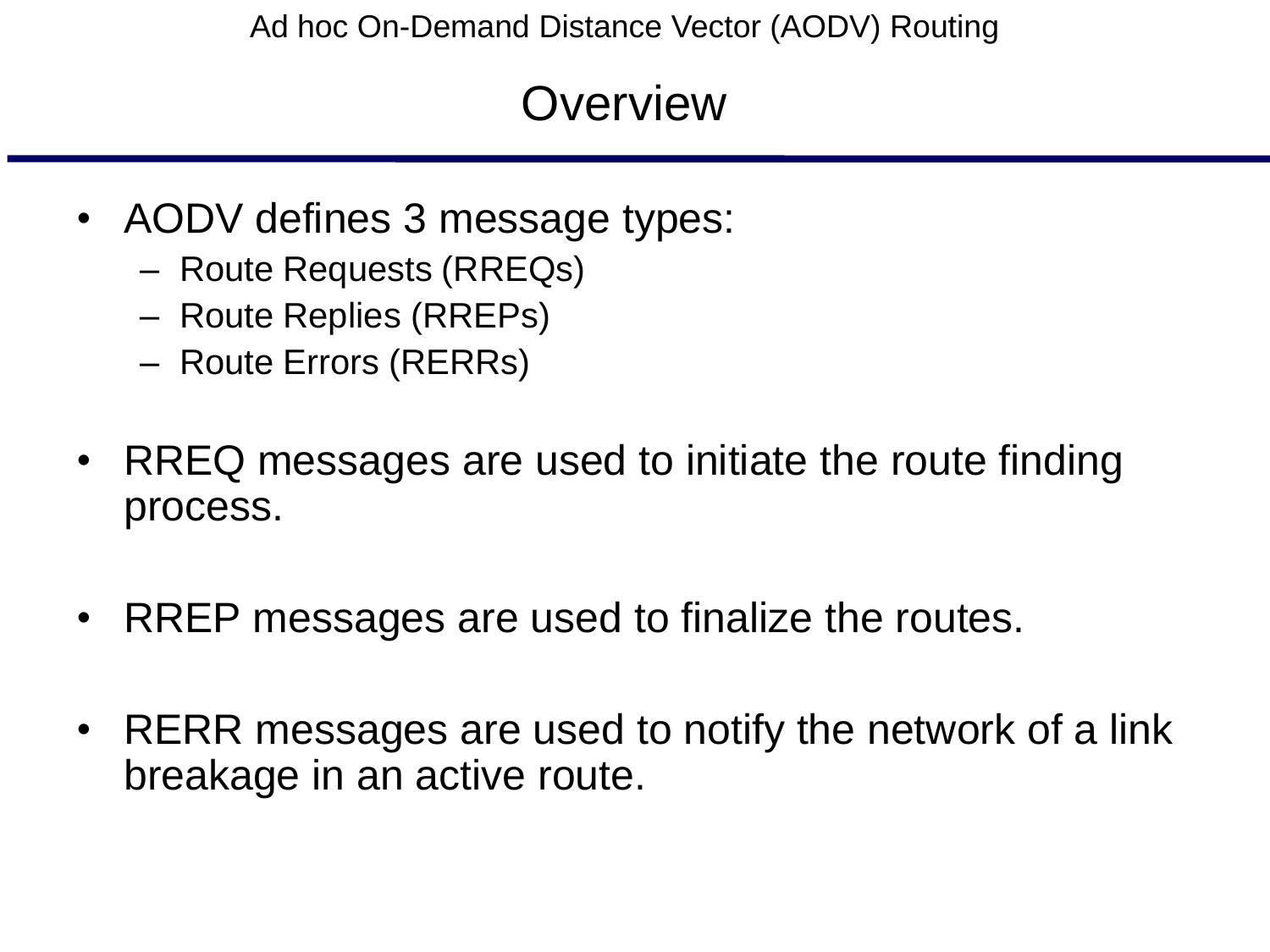- The AODV protocol is only used when two endpoints do not have a valid active route to each other.
- Nodes keep a "precursor list" that contains the IP address for each of its neighbors that are likely to use it for a next hop in their routing table.
- Route table information must be kept for all routes even short-lived routes.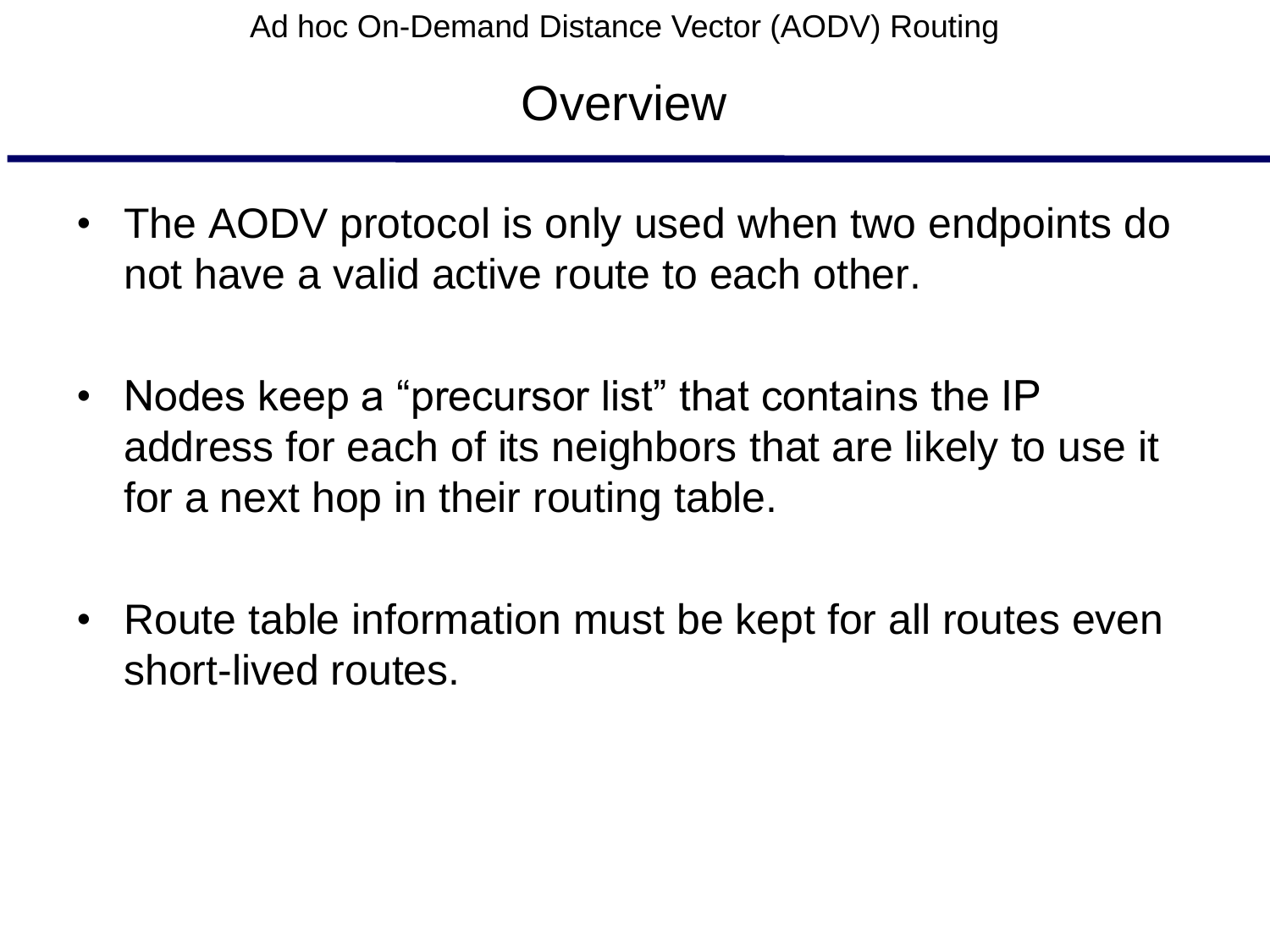- The routing table fields used by AODV are:
	- Destination IP Address
	- Destination Sequence Number
	- Valid Destination Sequence number flag
	- Other state and routing flags
	- Network Interface
	- Hop Count
	- Next Hop
	- List of Precursors
	- Lifetime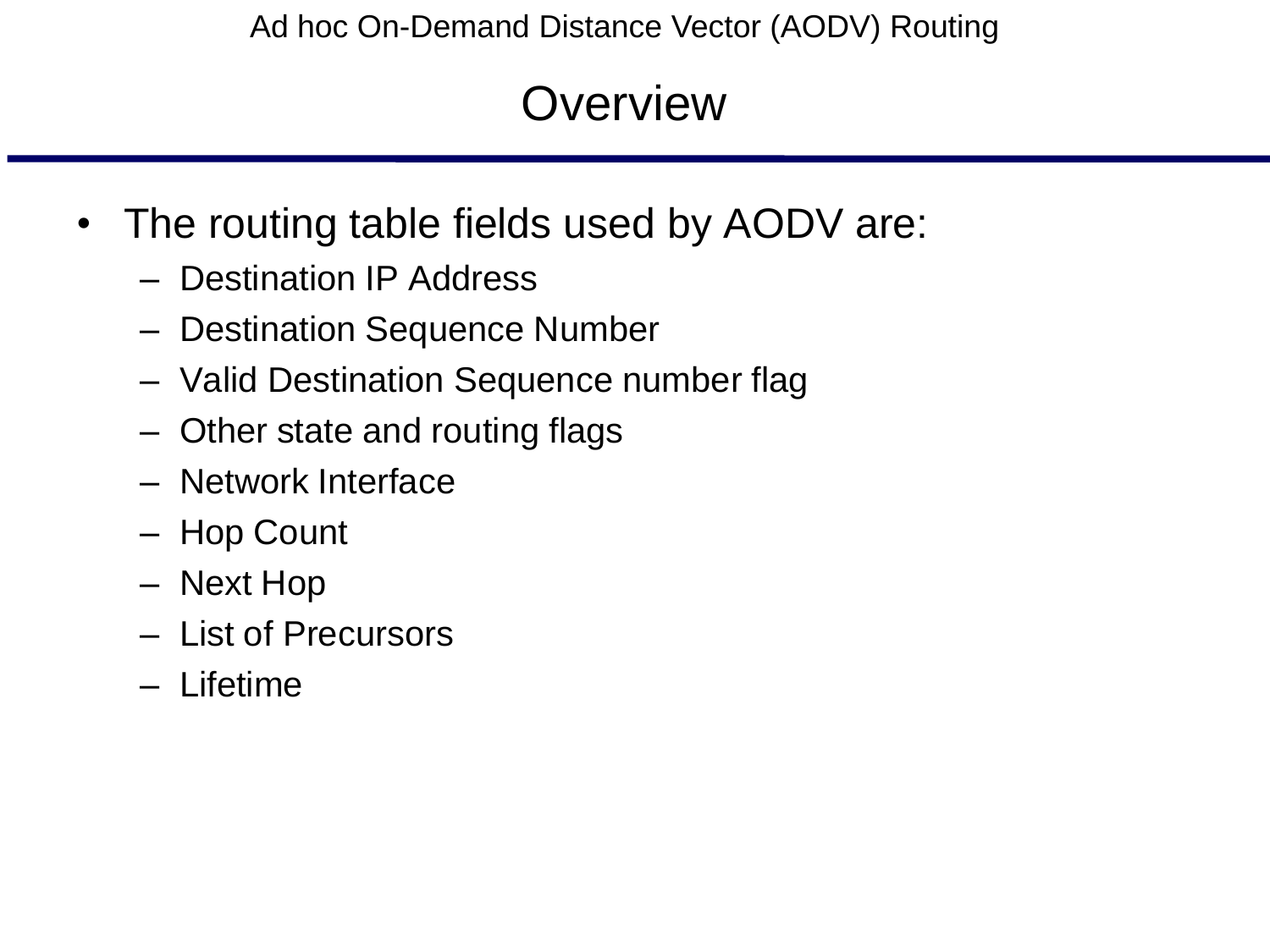- The authors point out that the AODV protocol is designed for mobile ad hoc networks of tens to thousands of nodes.
- The protocol was also designed to work in a network where all the nodes trust each other.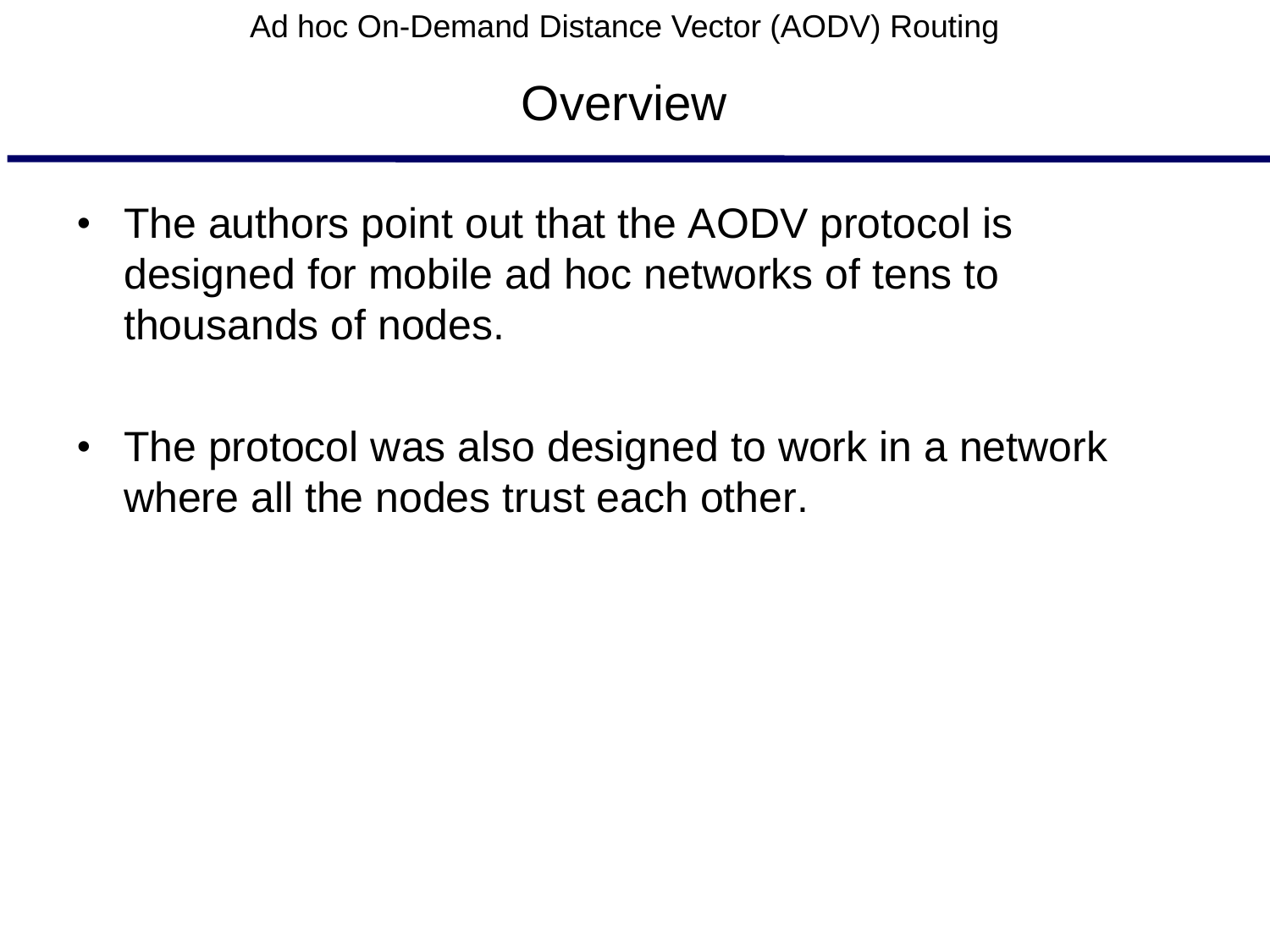# Simple Example

- Node A wants to send a message to node E.
- A valid route must be created between A and E.



- Node A generates a RREQ message with initial TTL of 1 and broadcast it to its neighbors. (In this case node B)
- The Message contains among other items node A's IP address and the IP address of node E.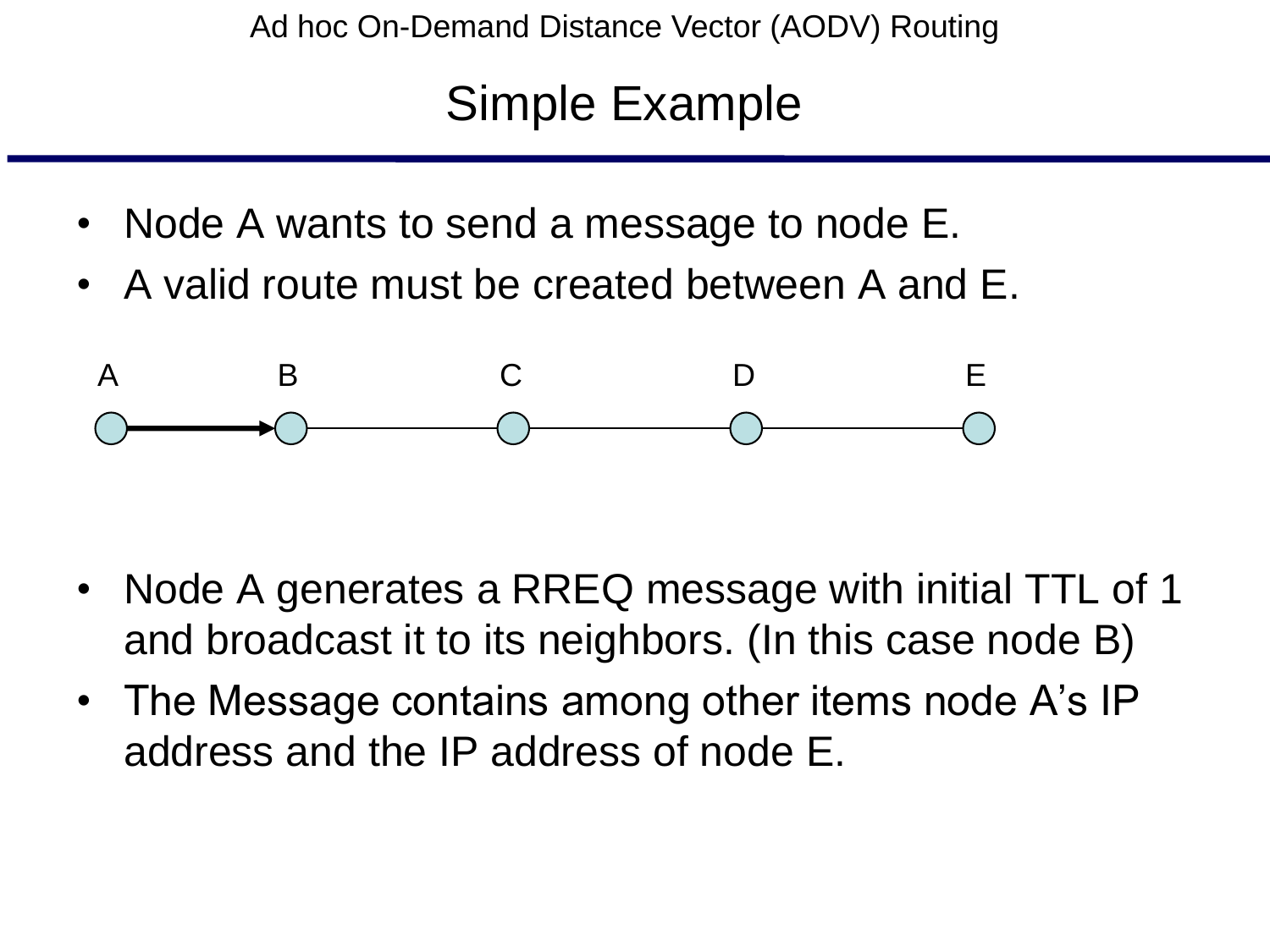# Simple Example

• IF node B has an active route to node E then B will send a RREP message back to node A.



- If A sets a special flag in the RREQ message, node B will also send a "gratuitous" RREP message to node E.
- This will be necessary if node B will need to send packets back to A, i.e. TCP connection.
- RREP messages are unicast to the next hop toward the originator or destination if it is a gratuitous RREP.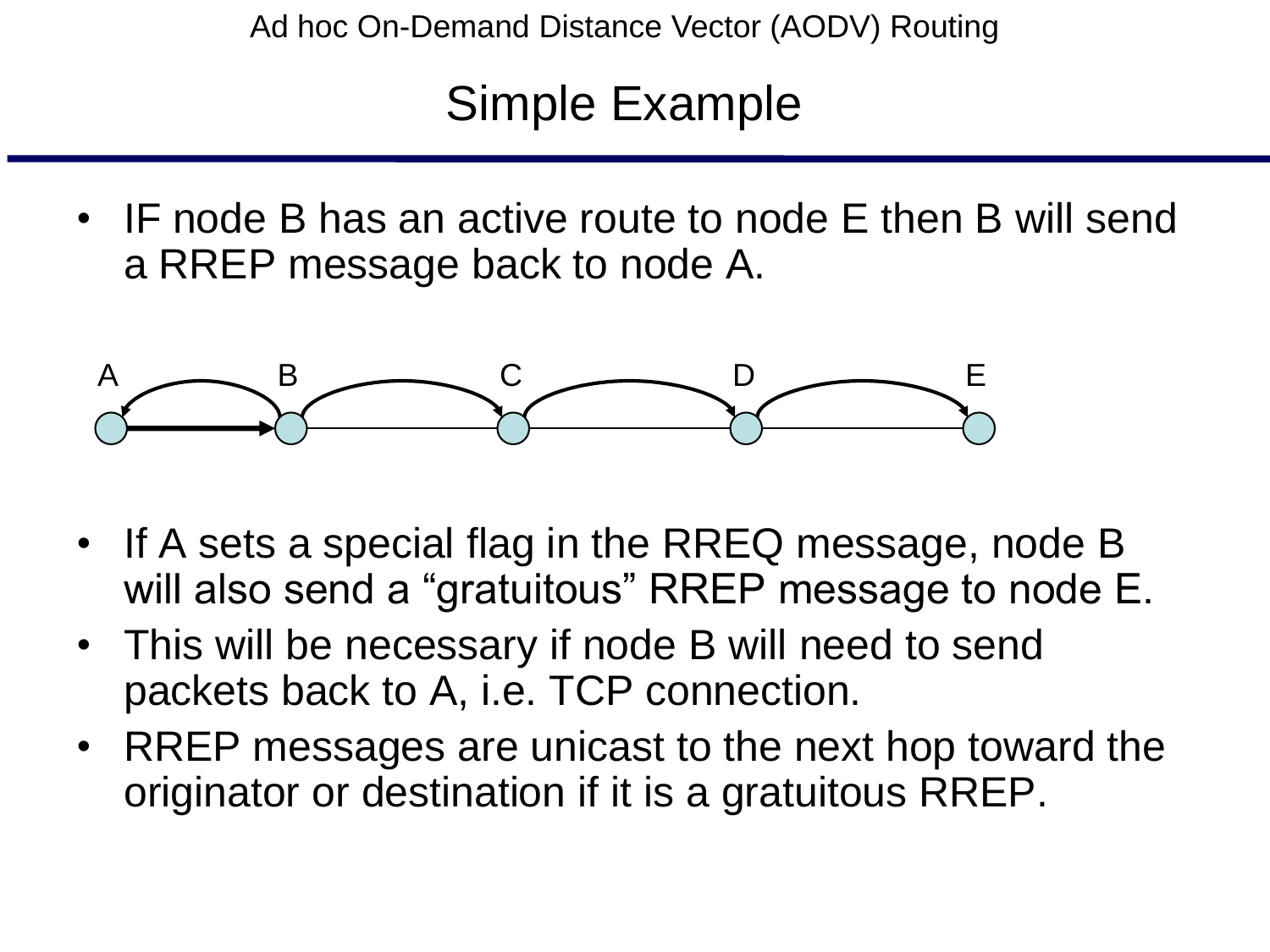## Simple Example

• If A does not receive a RREP message within a certain time, it will re-broadcast the RREQ message with an incremented TTL value.



- Default increment is 2
- "Reverse" routes to the originator, in this case node A, are created as RREQ messages are forwarded.
- Active route is established when A receives a RREP message.
- This behavior (Incrementing TTL) keeps network utilization down.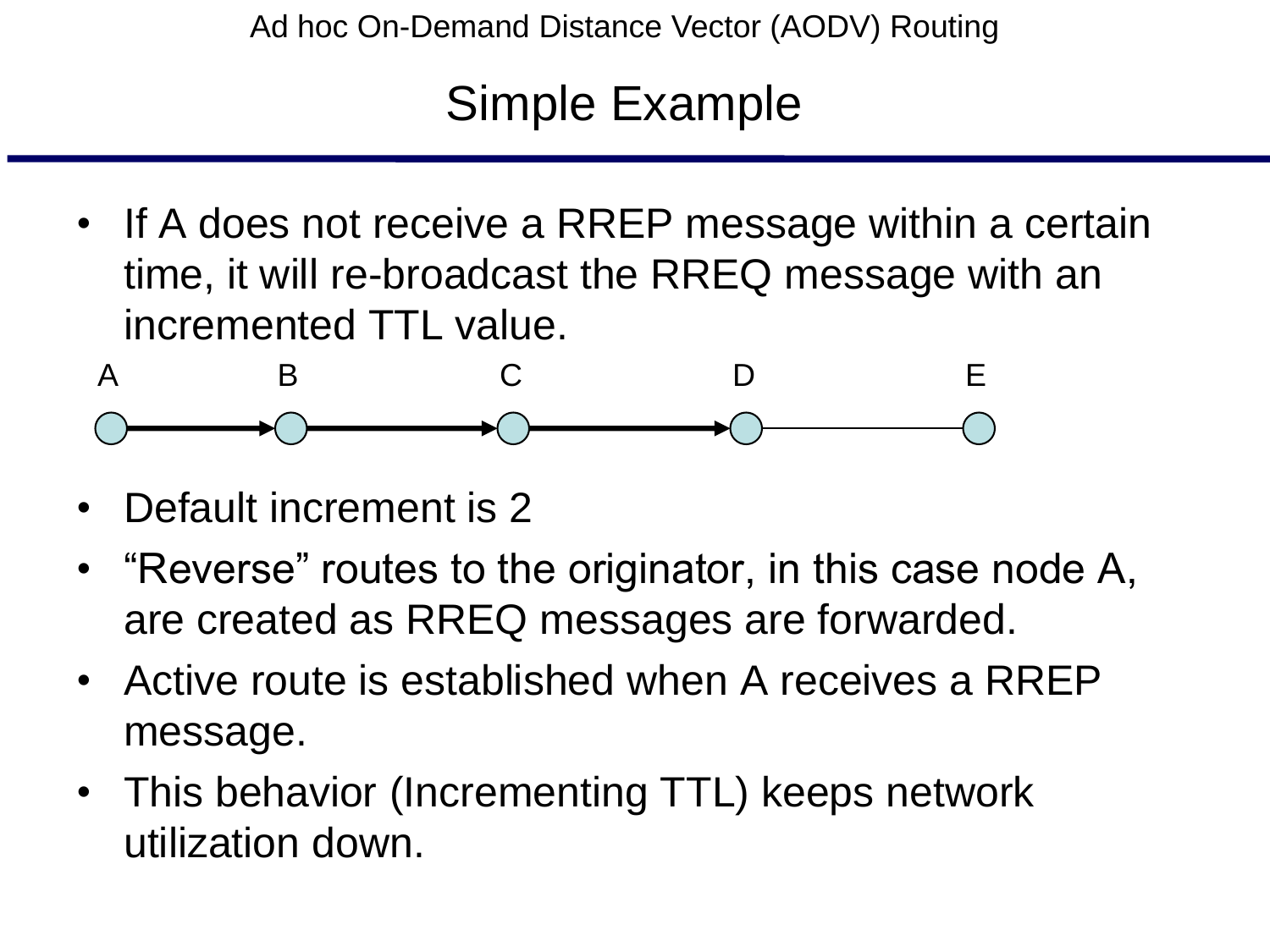# Maintaining Sequence Numbers

- The proper maintenance of sequence numbers is crucial to keeping AODV loop-free and thereby avoiding the "counting to infinity" problem.
- Forwarding nodes only update their stored sequence number for a given destination when forwarding RREP messages and only when:
	- The sequence number in the routing table is invalid, or
	- The sequence number in the RREP message is greater than the stored number, or
	- The sequence numbers are identical, but the route is marked as inactive, or
	- The sequence numbers are the same, but the hop count is smaller for the RREP message.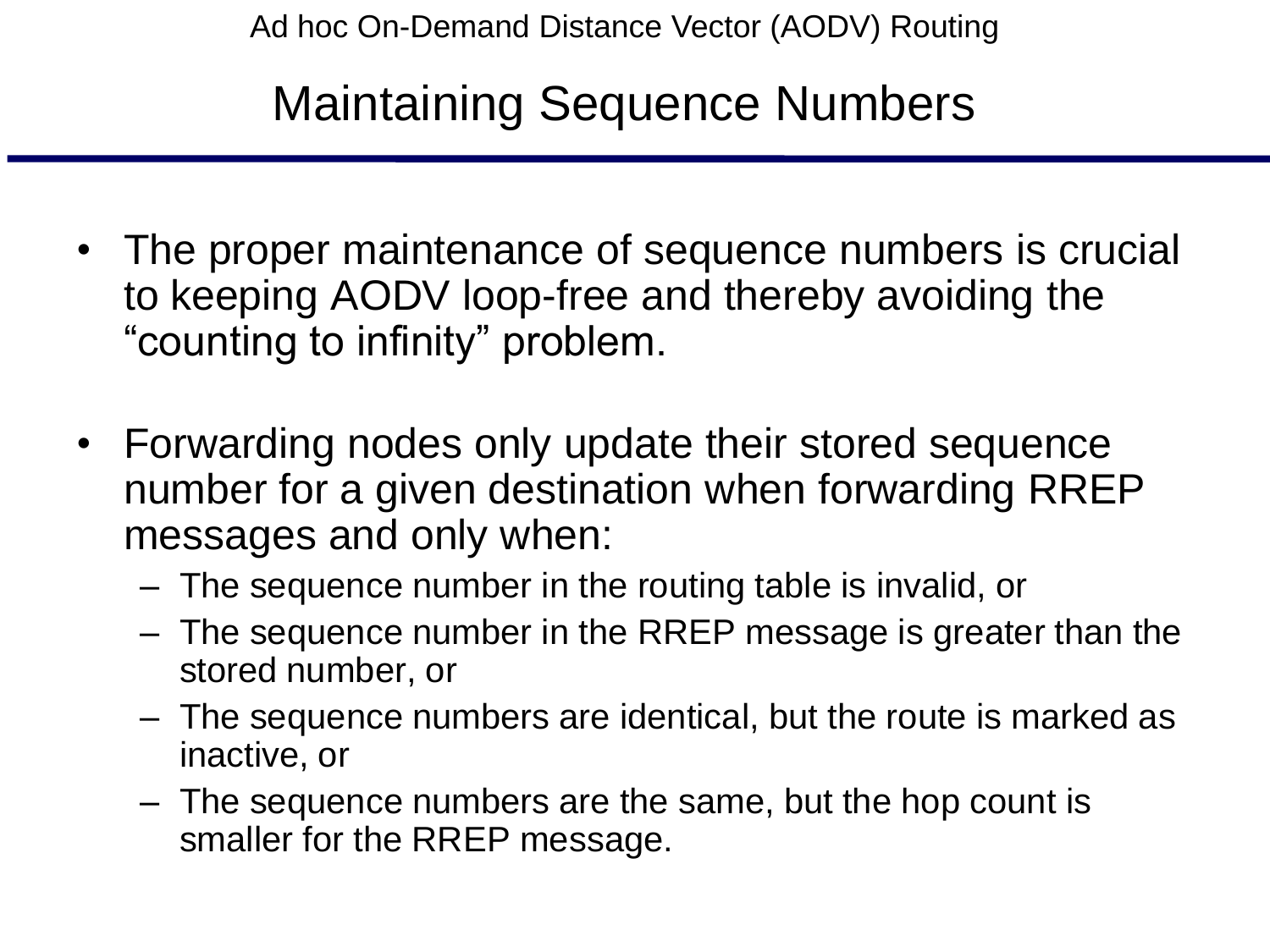Maintaining Sequence Numbers

- Nodes originating RREQ messages must increment their own sequence number before transmitting the RREQ.
- Destination nodes increment their sequence numbers when the sequence number in the RREQ is equal to their stored number.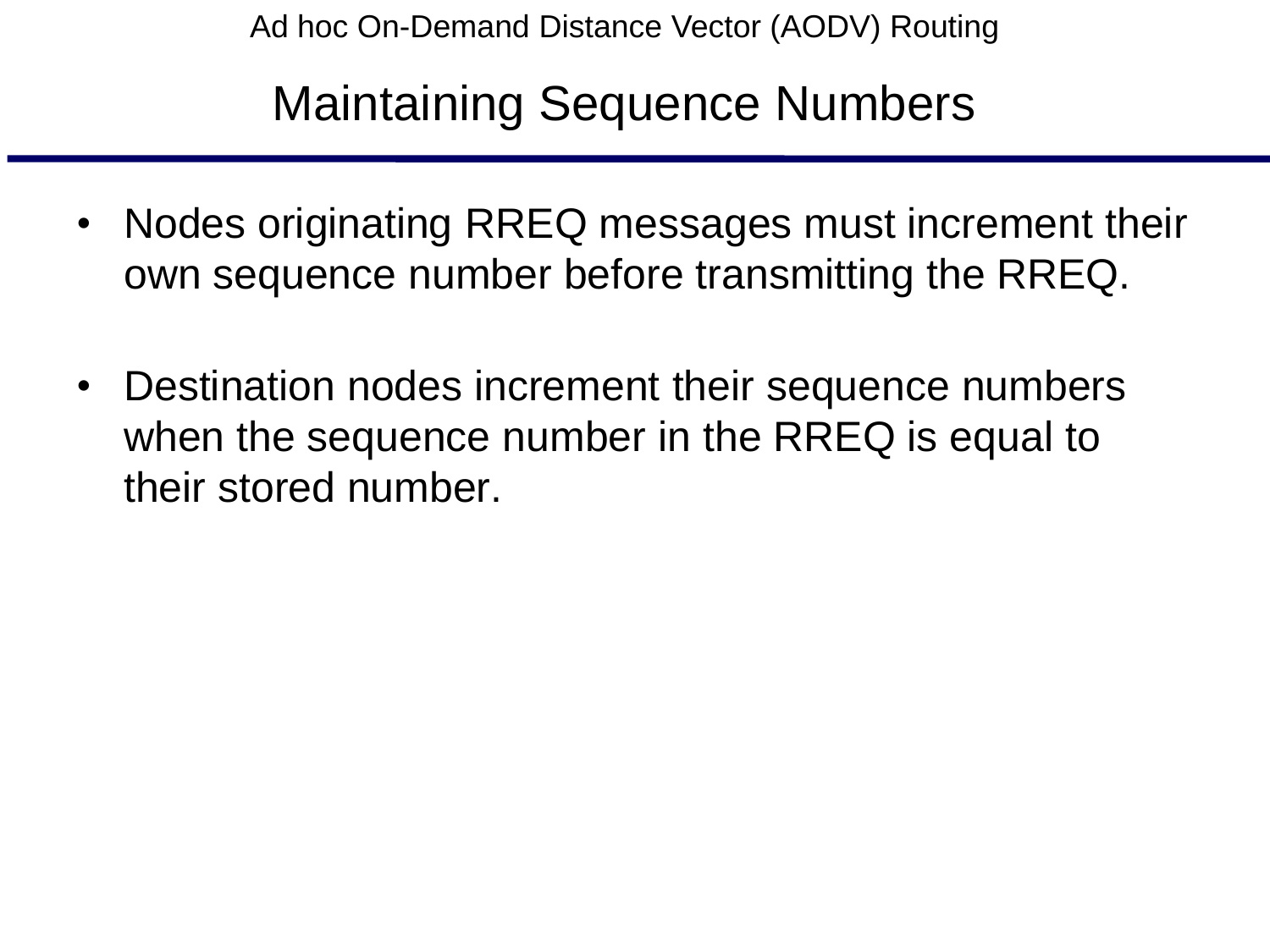# Link Breaks

- Nodes can keep track of connectivity to neighbors using available data link or network layer mechanisms.
- RERR message processing is initiated when:
	- Node detects a link break for the next hop of an active route, or
	- Receives a data packet destined for a node for which it has no (active) route, or
	- Receives a RERR message from a neighbor for at least one active route in its routing table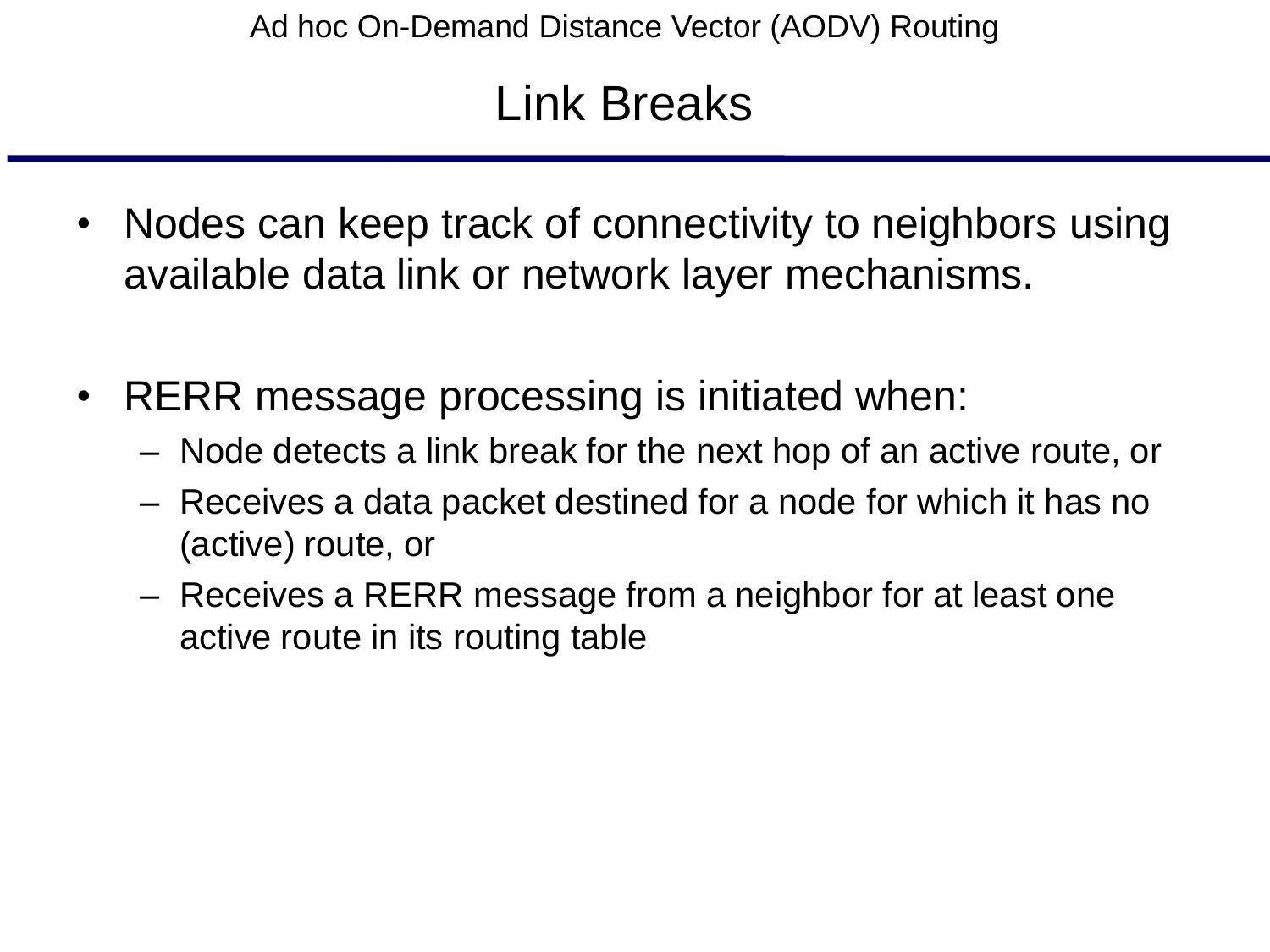# Link Breaks

- Nodes must **increment** the destination sequence numbers of the routing entries contained in the RERR message before transmitting to nodes in precursor list.
- Nodes receiving RERR messages simply update their sequence numbers with those contained in the RERR message.
- Nodes must also mark these routing entries as invalid regardless of whether they are transmitting and/or receiving.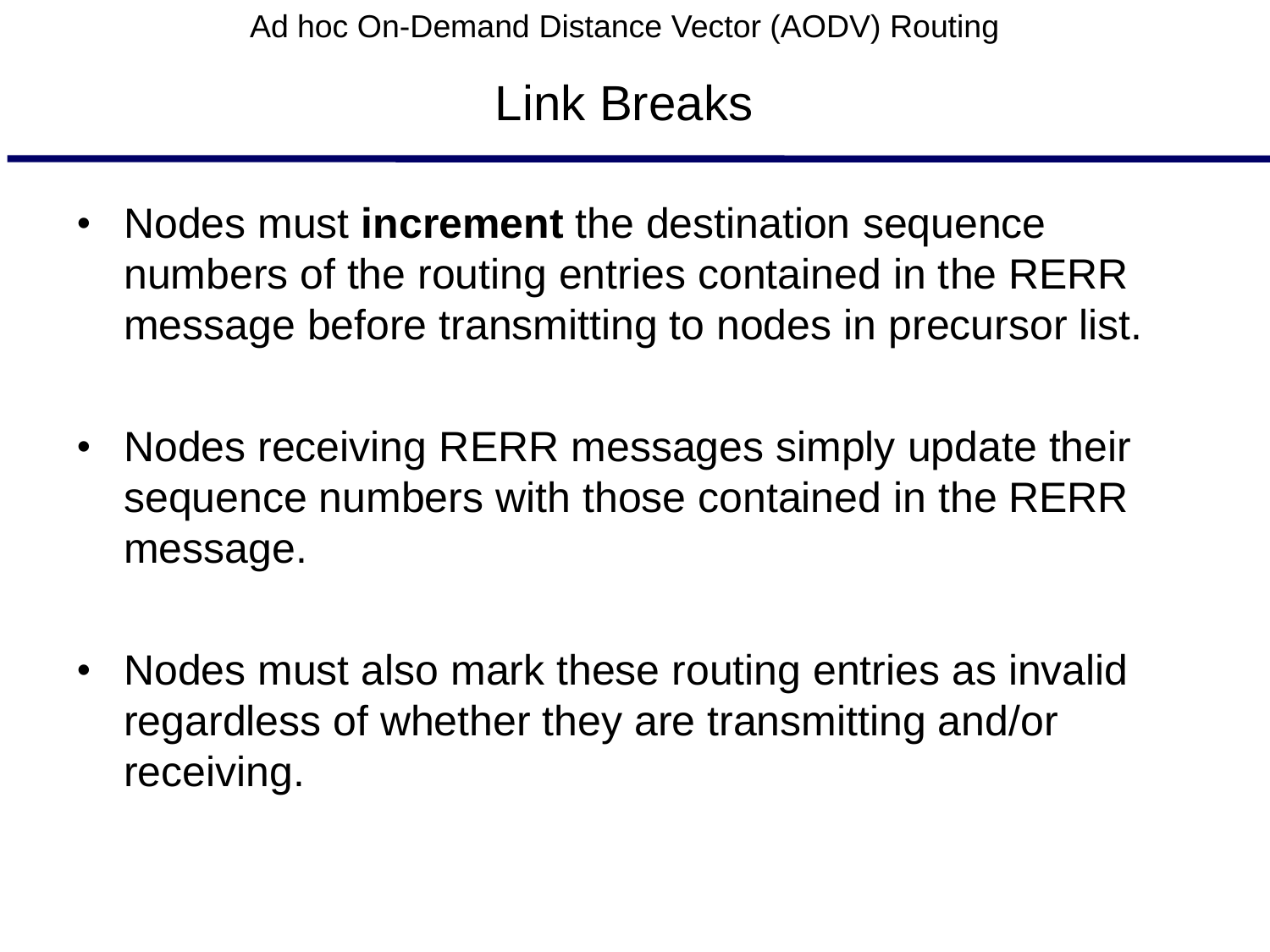# Link Breaks

- This ensures that no predecessors may reply to a RREQ from a node on their successor path, thus providing loopfreedom.
- RREQ messages are ultimately forwarded back to the originator who may initiate another RREQ message.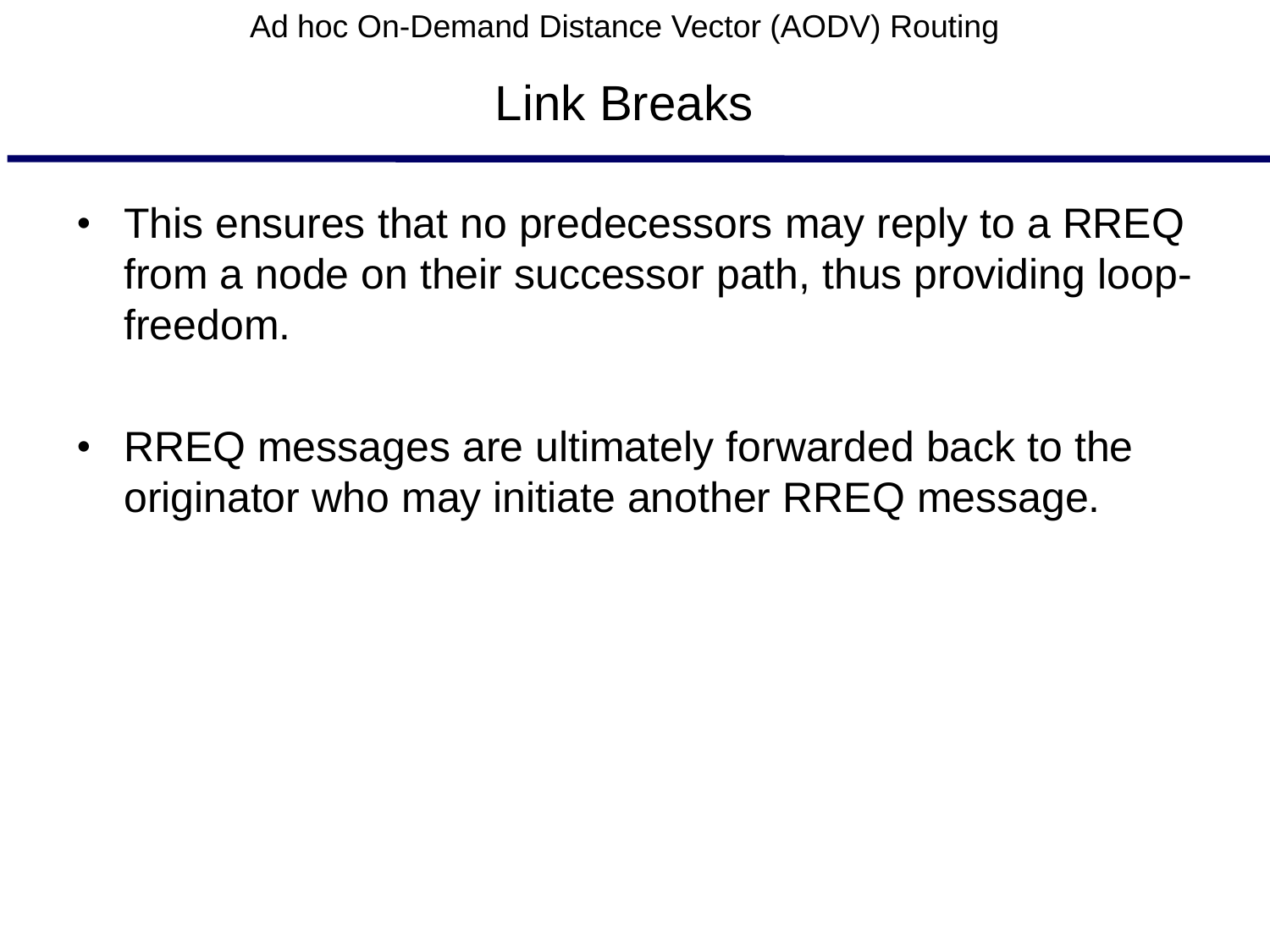# Local Repairs

- Nodes detecting a link breakage can choose to repair the link if possible.
- The node simply increments the destination sequence number and broadcasts a RREQ message.
- If it receives a RREP message then the repair was successful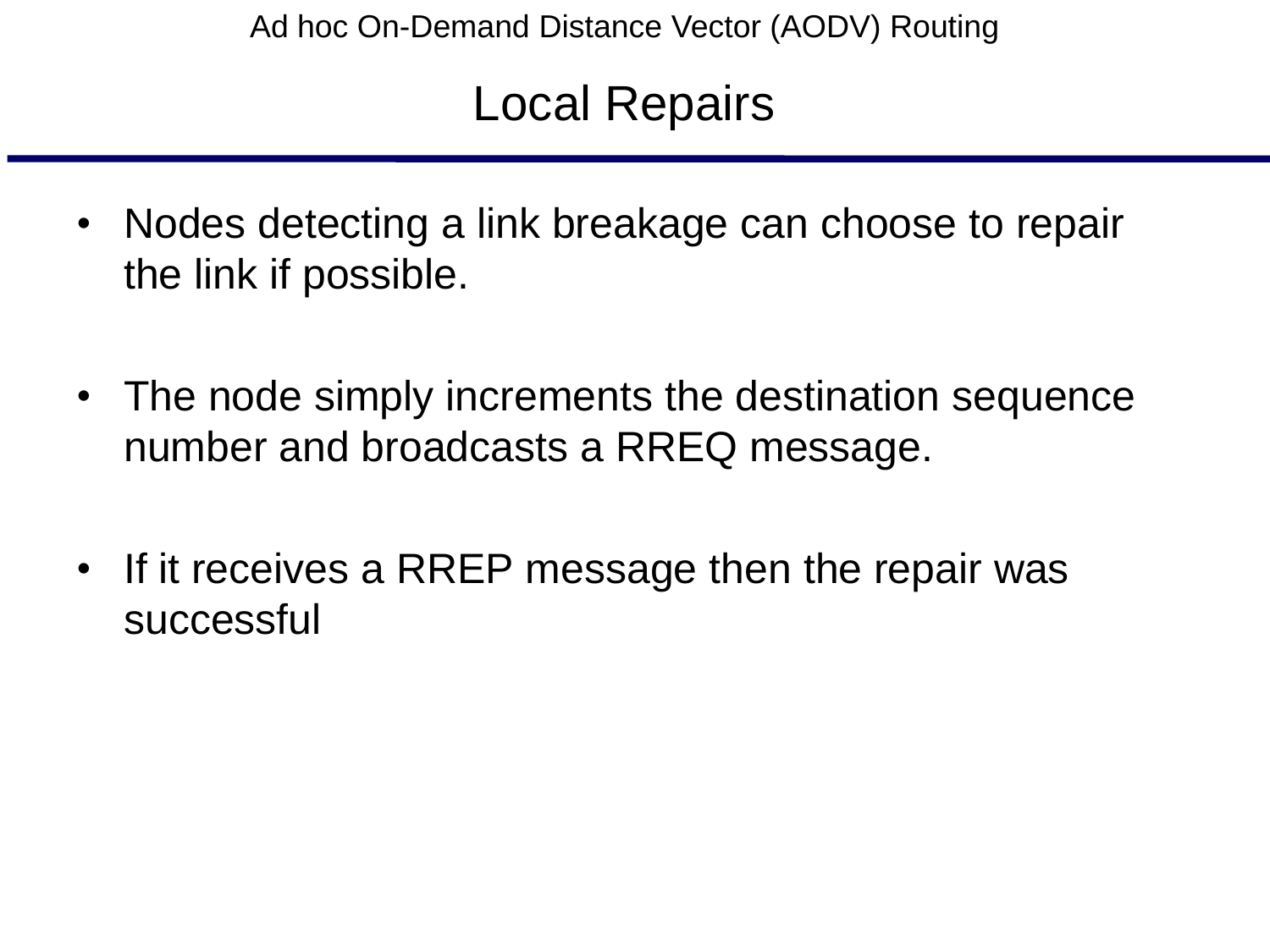# Security Considerations

- Currently AODV has no security measures built in.
- If the network membership is known, then authentication can be used on the AODV control messages.